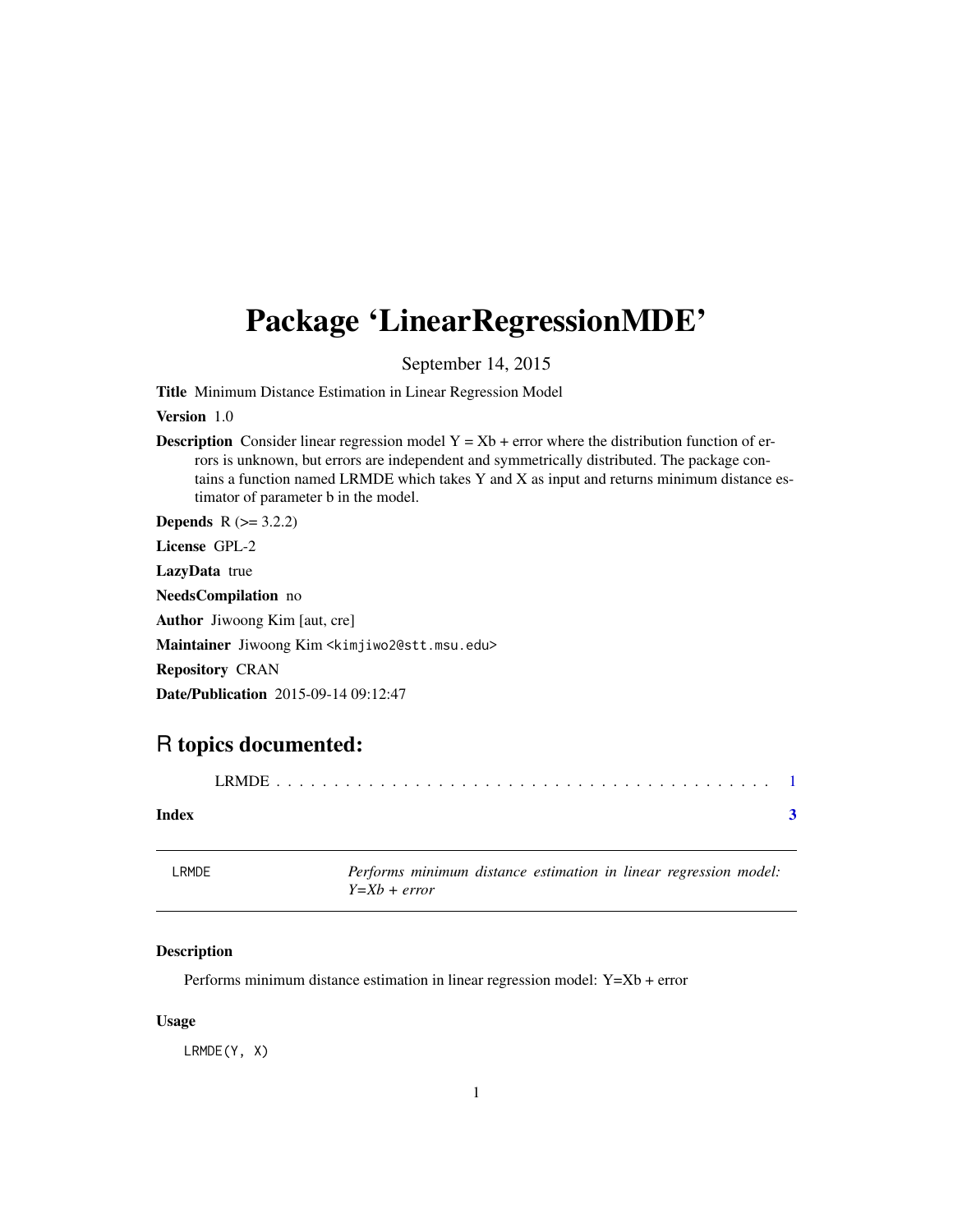#### Arguments

| - Response variable in linear regression model    |
|---------------------------------------------------|
| - Explanatory variable in linear regression model |

#### Value

Returns betahat - Minimum distance estimator of b

#### References

[1] Koul, H. L (1985). Minimum distance estimation in linear regression with unknown error distributions. Statist. Probab. Lett., 3 1-8.

[2] Koul, H. L (1986). Minimum distance estimation and goodness-of-fit tests in first-order autoregression. Ann. Statist., 14 1194-1213.

[3] Koul, H. L (2002). Weighted empirical process in nonlinear dynamic models. Springer, Berlin, Vol. 166

#### See Also

ARMDE

#### Examples

```
X \leftarrow matrix(c(1,1,3,4, 4,2), nrow=3, ncol=2)Y \leftarrow c(1, -5, 8)bhat <- LRMDE(Y,X)
```